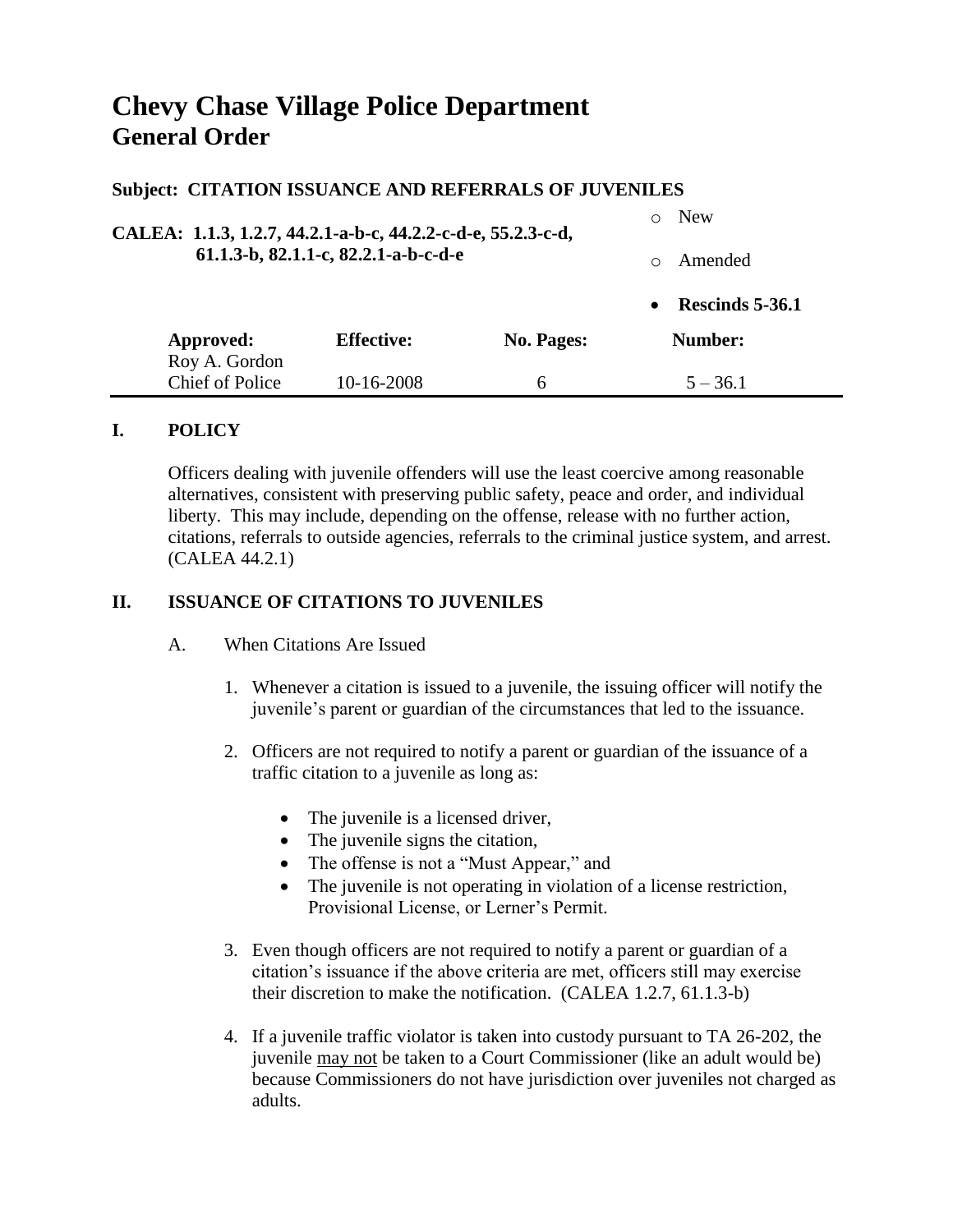- If taken into custody for traffic, the juvenile will be transported without unnecessary delay to a processing facility (or home) and his/her parent or guardian will be promptly notified by the arresting officer, unless the juvenile is in need of emergency medical treatment, at which time, they will be immediately transported to the nearest hospital and the parent/guardian will be notified by the officer from there. (CALEA 44.2.2-d-e)
- 5. Under Maryland law, since citations are formal charging documents, whenever a citation is issued by an officer, the matter will automatically be referred to Juvenile Court for adjudication or an informal adjustment. (CALEA 44.2.2-c)
- 6. Issuing officers will be very clear and concise when they complete citations, and to ensure uniformity, they will also follow the procedures for issuance outlined in this and other directives, and as described in the Citation Manual. (CALEA 44.2.1-b)
- B. When Issuance is Mandatory
	- 1. A juvenile *shall* be issued a citation, pursuant to the provisions of the § 3-8A-33 of the Courts and Judicial Proceedings Article, if an officer has probable cause to believe that the juvenile is committing or has committed a violation of: (CALEA 44.2.1-b)
		- § 10-113, §10-114, §10-115, § 10-116 of the Criminal Law Article, or § 26-103 of the Education Article, relating to alcoholic beverages.
		- § 10-108 of the Criminal Law Article, relating to tobacco products.
	- 2. The citation will be completed in accordance with the procedures described in the Citation Manual.
- C. When Issuance is Not Permitted

A juvenile will not be issued a citation for any felony that he/she is alleged to have committed.

- D. Permissible Issuance
	- 1. A juvenile may be issued a citation if he/she has been taken into custody by an S.P.O. and, upon the officer's arrival: (CALEA 44.2.1-b)
		- The juvenile can establish his/her identity to the officer's satisfaction; and,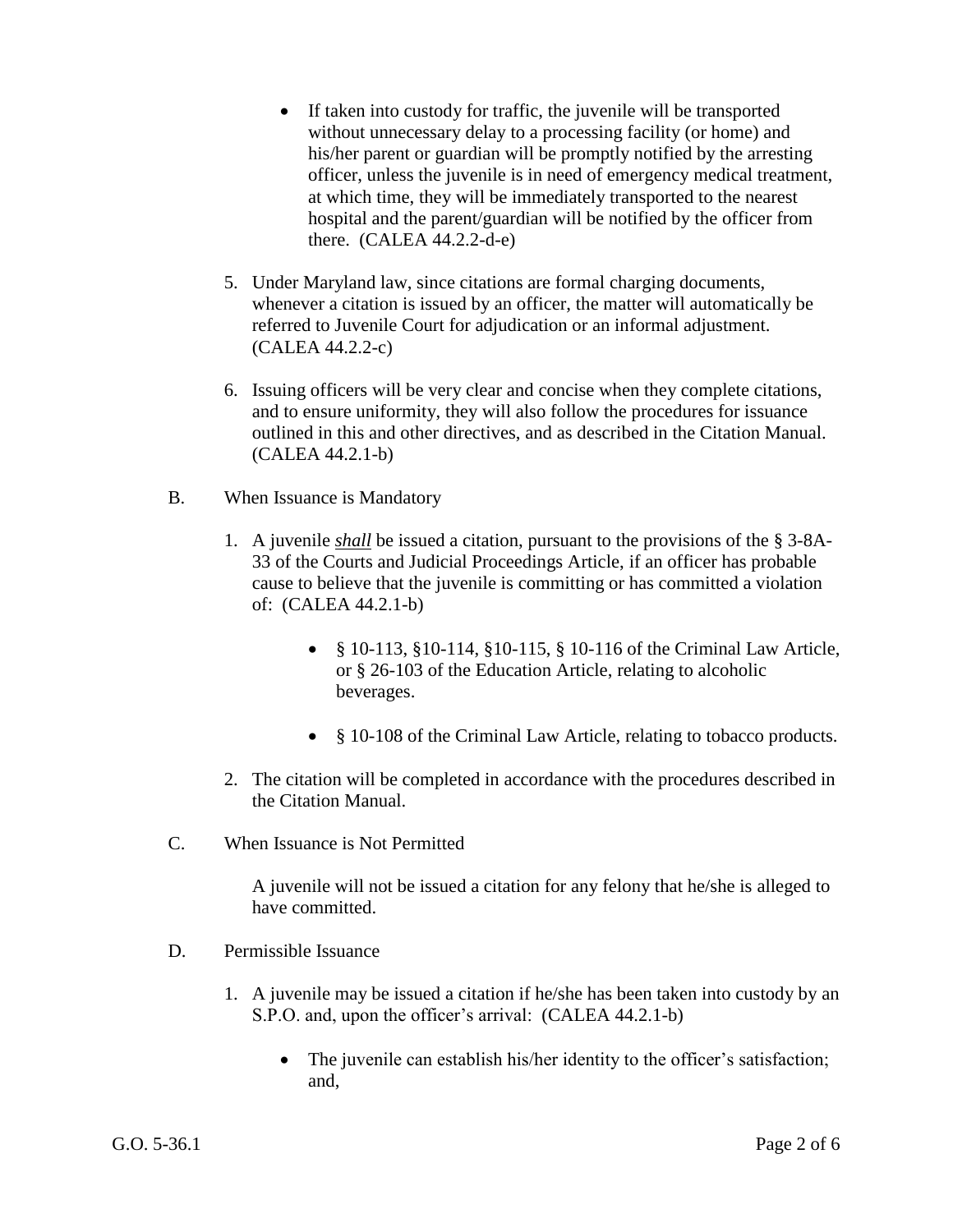- Is not wanted as the result of the officer's wanted check; and,
- Is a Maryland resident; and,
- The offense for which they have been taken into custody is a misdemeanor.
- 2. When a juvenile is charged by way of a citation, an incident report will be completed and submitted for supervisory approval by the issuing officer to document the incident. (CALEA 82.2.1-a-b-c-e)
- 3. The report will be submitted prior to the end of the officer's tour of duty and will indicate the name, address, and phone number(s) of the parent or guardian notified by the officer, along with the date and time of the notification. (CALEA 82.2.1-a-b-c-d)
- 4. The citation and the report will be processed by the Sergeant and sent to the Juvenile Court for disposition. (CALEA 44.2.1-c)
- 5. After the officer has issued the citation and there is no further need to detain the juvenile, the juvenile will be released.

## **III. REFERRALS OF JUVENILES OUTSIDE THE JUVENILE JUSTICE SYSTEM**

When dealing with a juvenile that has allegedly committed a delinquent act or a status offense for which they can be taken into custody, officers have very little discretion in this area, especially if a victim has been identified and has indicated a desire to prosecute. Therefore, officers must be very careful when deciding whether to release a juvenile outright with no further action. (CALEA 44.2.1-a)

- A. The metropolitan Washington area has several community-based programs to which a juvenile and his/her parent or guardian can be referred and officers have the authority to make referrals if believed to be in the juvenile's best interest. (CALEA 1.1.3)
- B. When deciding whether or not to refer a juvenile outside the juvenile justice system, the officer must consider:
	- 1. The nature of the alleged offense;
	- 2. The age and circumstances of the alleged offender (**in Maryland, a child under the age of seven is deemed incapable of harboring criminal intent);**
	- 3. The availability of appropriate community-based programs;
	- 4. The seriousness of the offense;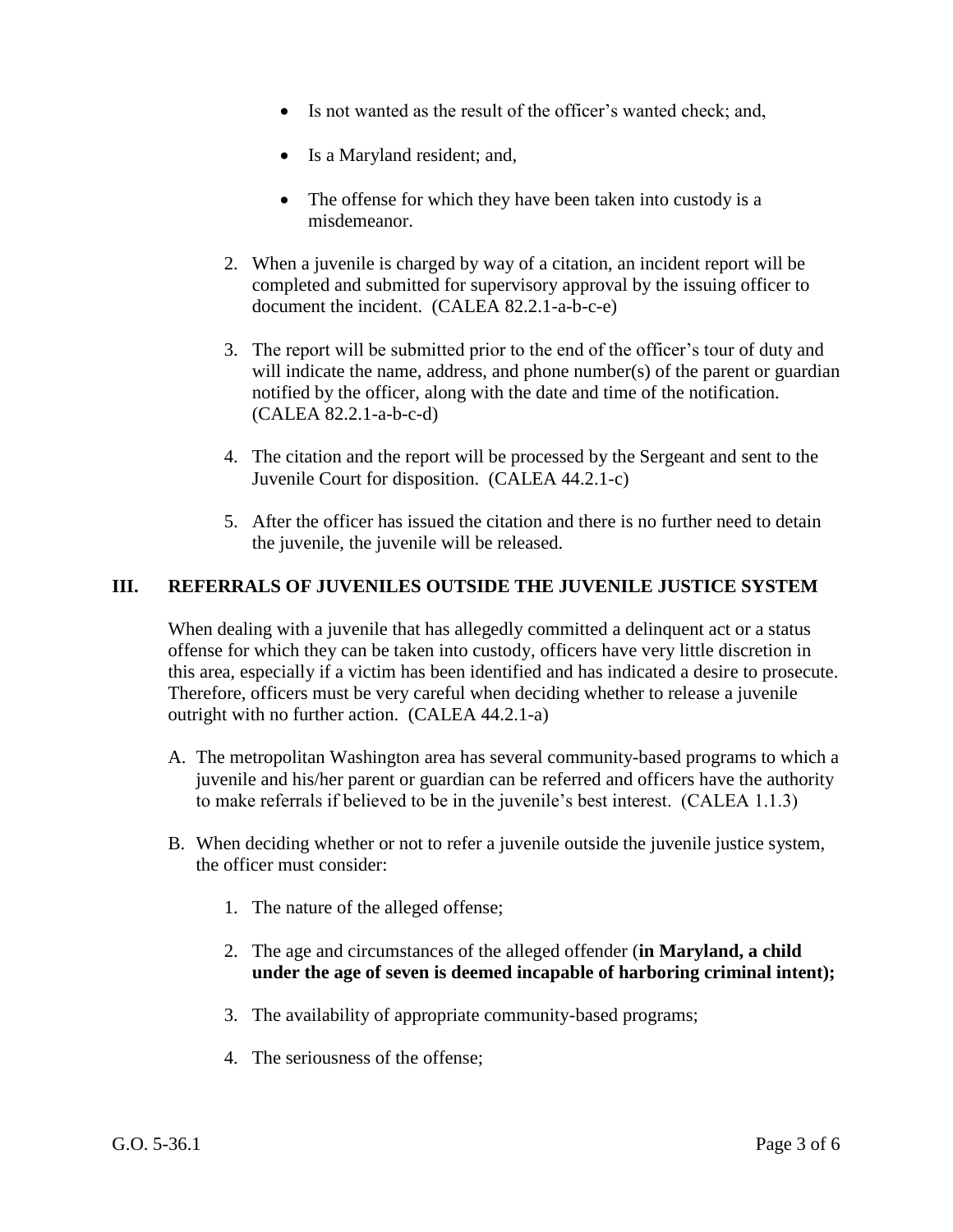- 5. The level of cooperation and attitudes of all parties involved (victim, juvenile's parents, etc.)
- 6. The possibility/probability of the offense being repeated;
- 7. The degree of wrongful or malicious intent; and/or,
- 8. The use of violence or premeditation.
- C. If an officer refers a juvenile outside the juvenile justice system, the officer will respect the juvenile's right to privacy and will ensure that the victim and the juvenile's parent concur.
	- It is very important that the victim concurs with the officer's decision to release the juvenile outright with no further action because if the victim wishes to prosecute, the officer must assist the victim by completing an official report, etc.
- D. If a victim wishes to prosecute, but the officer believes that a referral outside the juvenile justice system would be more appropriate and beneficial to the juvenile, the officer will discuss this with the victim.
	- If the victim still wishes to pursue prosecution, the officer will complete an Incident Report, and any other required report, and is still free to suggest certain applicable programs to the juvenile and his/her parent.
- E. To protect the officer from criminal and/or civil liability, a juvenile taken into custody by an officer for the commission of a delinquent act will not be released outright with no further action, unless it is determined after the juvenile is in custody that probable cause no longer exists to formally charge the juvenile. If the juvenile is released, the officer will write an Incident Report and will fully inform the parent/guardian of the incident.
	- As an example, based on probable cause developed at the time, a juvenile is taken into custody at the scene of an incident, but after further investigation, it is determined that the juvenile is neither involved nor should be formally charged in connection with the incident, the juvenile will be released and the incident will be reported by the officer.

# **IV. REFERRALS OF JUVENILES TO THE JUVENILE JUSTICE SYSTEM**

Any time an officer completes and submits a report describing a juvenile's delinquent activity, the case, by law, is automatically referred to juvenile authorities. (CALEA 44.2.1-c)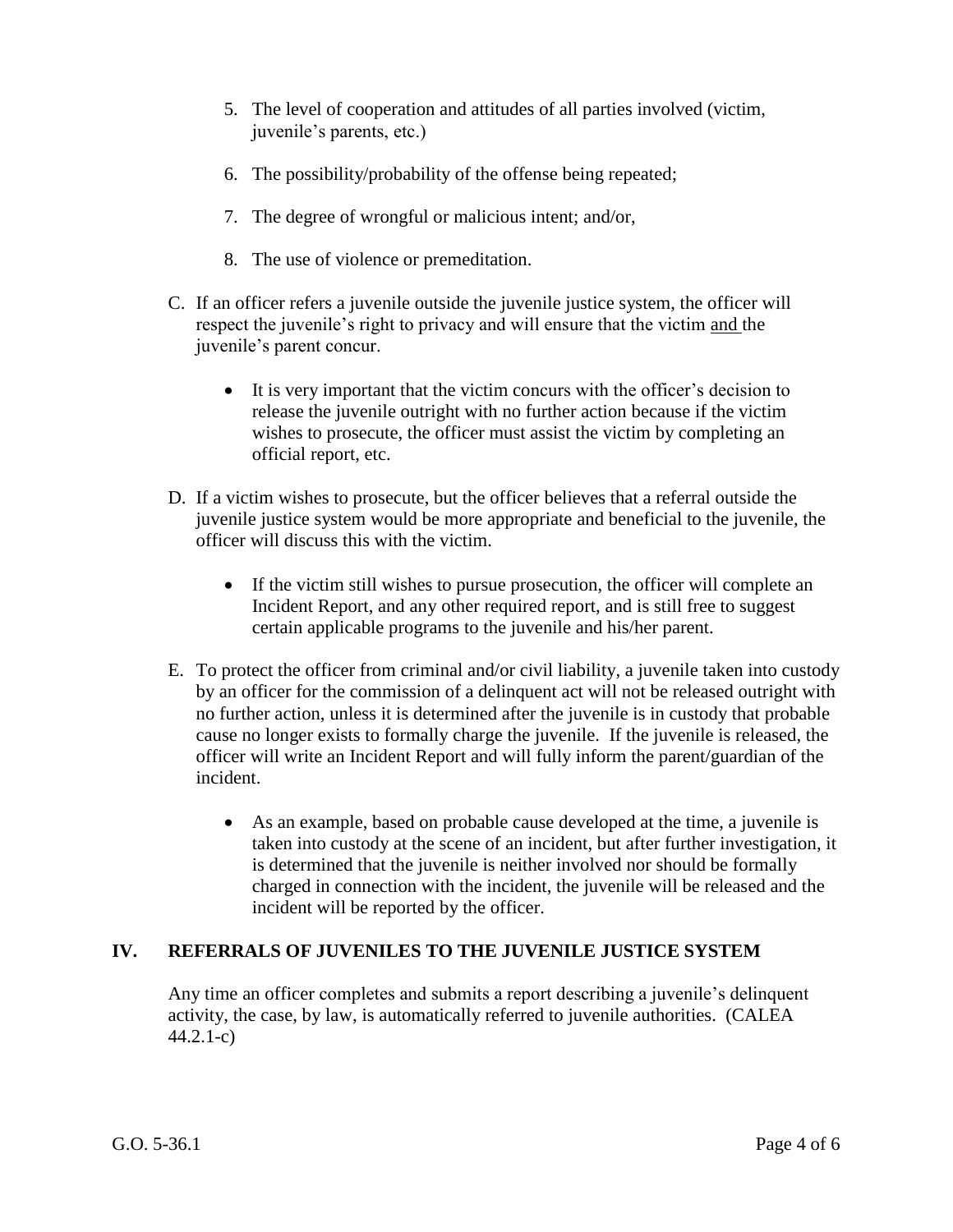- A. Officers must be cognizant that §3-810 of the Courts and Judicial Proceedings Article grants authority and discretion only to a Juvenile Intake Officer to informally adjust a case after a complaint has been made by a citizen or a law enforcement officer.
- B. §3-810 requires the Intake Officer, when considering the complaint, to make a preliminary inquiry within 15 days as to whether the Juvenile Court has jurisdiction and whether judicial action is in the best interests of the public or the child. Based on this inquiry, the Intake Officer may authorize the filing of a Petition (to request the Juvenile Court to hear the case), or may conduct a further investigation into the allegations, or may propose an informal adjustment of the matter, or may refuse to authorize the filing of the Petition.
- C. If an officer intends to refer a case to the Juvenile Court by taking the juvenile into custody, the below procedures will be followed:
	- 1. Any arrest made will be in accordance with the Laws of Arrest Criminal Procedure Article.
	- 2. An Arrest Report will be completed for those instances in which a juvenile is taken into custody for committing a delinquent act, but cannot be issued a citation. (CALEA 82.2.1-a-b)
- D. If a lawful arrest cannot be made or is not made, the officer will conduct a thorough investigation of the event and complete and submit an Incident Report (and Supplemental Reports as necessary).
	- 1. The victim or complainant will be informed that a lawful arrest cannot be made, but that the matter will be referred to juvenile authorities for disposition.
	- 2. The narrative of the Incident or Supplement Report will begin with the wording: **"This event is closed by exception and referred to the MCP Family Crimes Division (F.S.D.) for disposition."**
	- 3. Officers will provide the victim or complainant with the report number and a Victim Rights Pamphlet. (CALEA 55.2.3-c)
		- Officers should also provide the victim, complainant, and/or witnesses with the officer's phone number and that of F.S.D and DJS to stay informed of the case's status and in the event they wish to report further information. (CALEA 55.2.3-d)

# **V. CONFIDENTIALITY**

A. All records and information pertaining to juvenile matters, especially relating to past involvement with the police or juvenile authorities, are **confidential** and will not be released to victims, complainants, witnesses, etc.